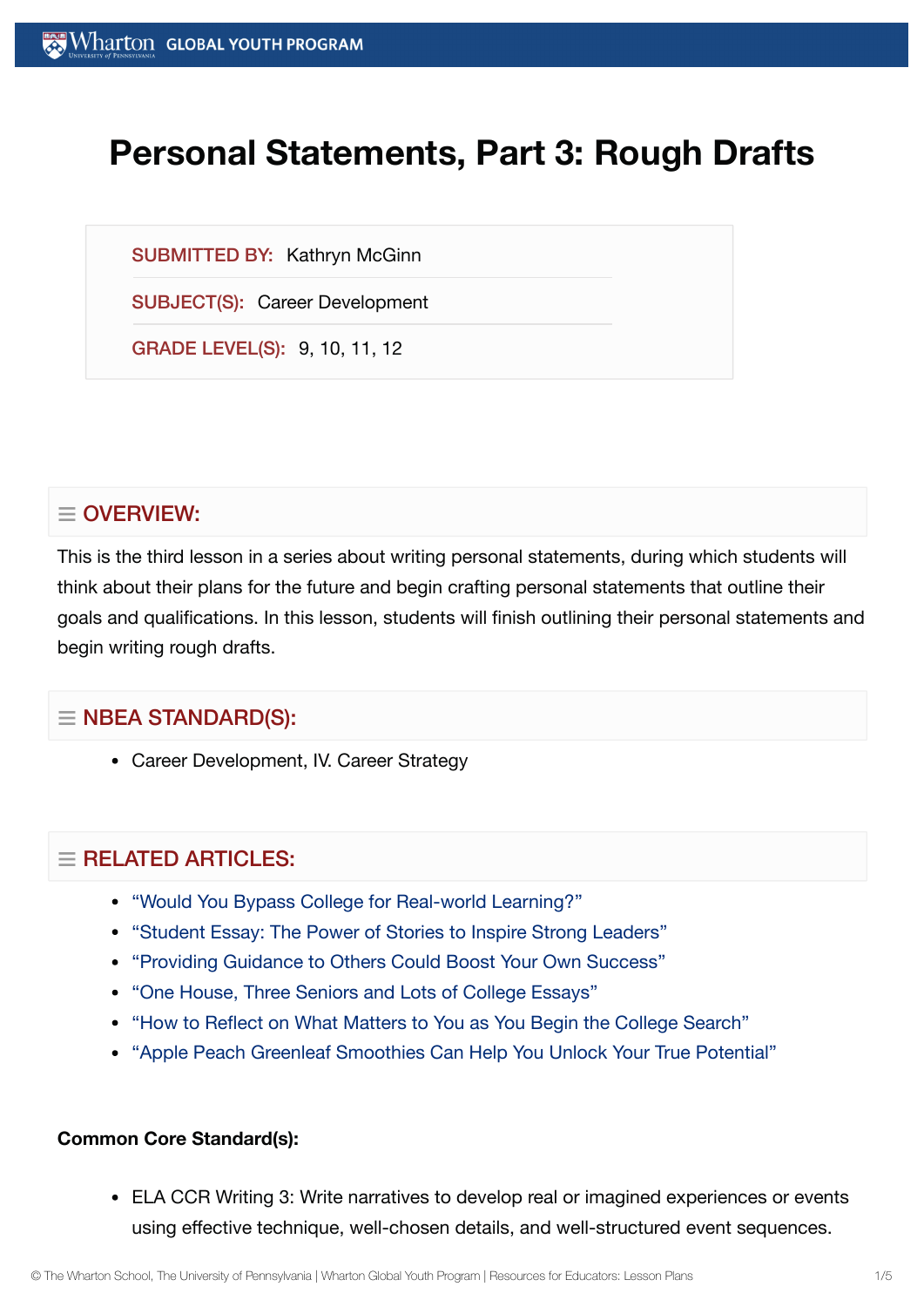## $\mathbb{R}^n$  Wharton Global Youth Program

- ELA CCR Writing 4: Produce clear and coherent writing in which the development, organization and style are appropriate to the task, purpose and audience.
- ELA CCR Writing 5: Develop and strengthen writing as needed by planning, revising, editing, rewriting, or trying a new approach.
- ELA CCR Reading 1: Read closely to determine what the text says explicitly and make logical inferences from it; cite specific textual evidence when writing or speaking to support conclusions drawn from the text.
- ELA CCR Reading 10: Read and comprehend complex literary and informational texts independently and proficiently.
- ELA CCR Speaking and Listening 1: Prepare for and participate effectively in a range of conversations and collaborations with diverse partners, building on others' ideas and expressing their own clearly and persuasively.

#### **Objectives/Purposes:**

- Students will read/discuss the article about two different career paths.
- Students will begin writing their personal statements.

#### **Knowledge@Wharton Article:**

"From Soup to Negligee: Success According to [Victoria's Secret's Lori](http://knowledge.wharton.upenn.edu/article.cfm?articleid=2724) Greeley and Campbell Soup's Denise Morrison"

#### **Other Resources/Materials:**

- Reading Guide for "From Soup to Negligee" [\(Handout](https://globalyouth.wharton.upenn.edu/wp-content/uploads/2012/01/Career-Development-17_Caree.handoutA.pdf) A)
- Sample Personal Statement [\(Handout](https://globalyouth.wharton.upenn.edu/wp-content/uploads/2012/01/Career-Development-17_samplepersonalstatement.pdf) B)

#### **Activities:**

1. Explain to students that there are many different ways to approach career planning. Two varying approaches are presented in the Knowledge@Wharton article. Have students read the article and complete the Venn diagram as they read [\(Handout](https://globalyouth.wharton.upenn.edu/wp-content/uploads/2012/01/Career-Development-17_Caree.handoutA.pdf) A). What do Morrison and Greeley have in common? How do their approaches differ? After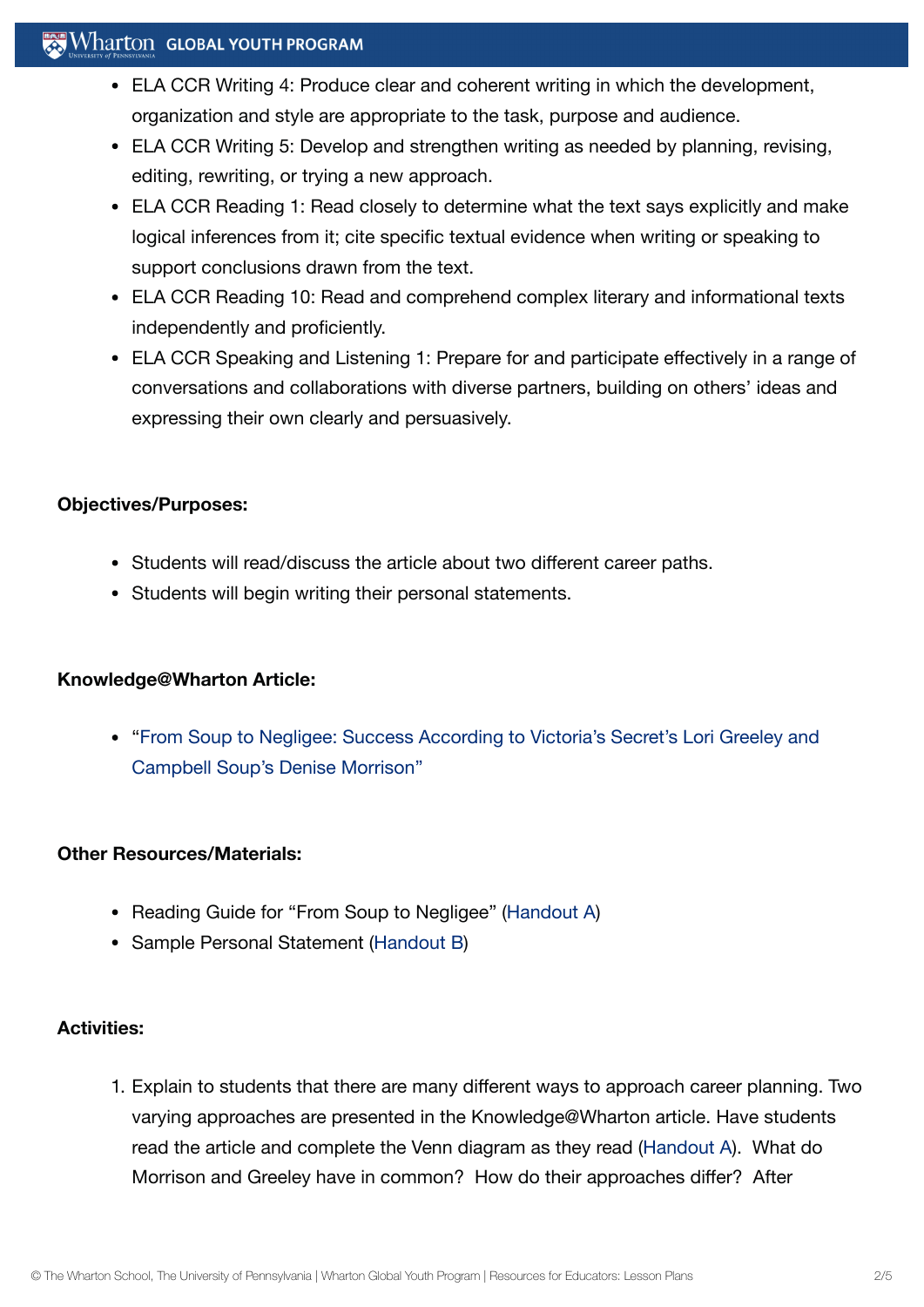students complete the Venn diagram, ask them to share their observations about which approach appeals to them. Be sure to discuss the key points noted below:

| Morrison                                                  | Similarities                   | Greeley                        |
|-----------------------------------------------------------|--------------------------------|--------------------------------|
| Knew she wanted to be a                                   | Grew up in supportive,         | Never imagined being a         |
| Wrote out a<br>CEO early on.-                             | business oriented families who | CEO.-<br>Career path follows   |
| "critical pathway" to success:                            | encouraged them to             | passion, rather than planning: |
| what she wanted to achieve                                | Found strong<br>succeed.-      | do your best in the moment and |
| Identified any<br>and how.-                               | Learned to<br>lmentors.-       | it will lead to good things.-  |
| gaps in her plan and proactively balance work and family. |                                | Work/life separation.          |
| laddressed them.                                          |                                |                                |
|                                                           | Both earned degrees in         | Values risk-taking and         |
| Work/life integration.                                    | psychology.                    | listening.                     |
|                                                           |                                |                                |
| Values self-awareness.                                    |                                |                                |
|                                                           |                                |                                |

*(10 mins)*

- 2. While not everyone charts his/her exact career path before they achieve (or don't achieve) it, making a plan can be helpful. Point out that: "Midway through her career, after working at Pepsi for two years and Nestle for more than a decade, Morrison committed her plan to paper, charting out what she termed a "critical pathway" to career success. Her recipe: Set the final destination, develop the career track, build the skills, secure the experience, set realistic timetables and ultimately reach the goal." Ask students if they see any similarities between their own personal statements and what Morrison wrote. *(5 mins)*
- 3. Explain to students that today they will finish outlining their papers and begin writing rough drafts. Getting started on a rough draft can be difficult. As such, it will be useful to look at an example together. Share the Sample Personal Statement [\(Handout](https://globalyouth.wharton.upenn.edu/wp-content/uploads/2012/01/Career-Development-17_samplepersonalstatement.pdf) B) with students.
- Read the first paragraph aloud together. Remind students that the introduction to their essay should start with an anecdote, detail, or example that will get their readers'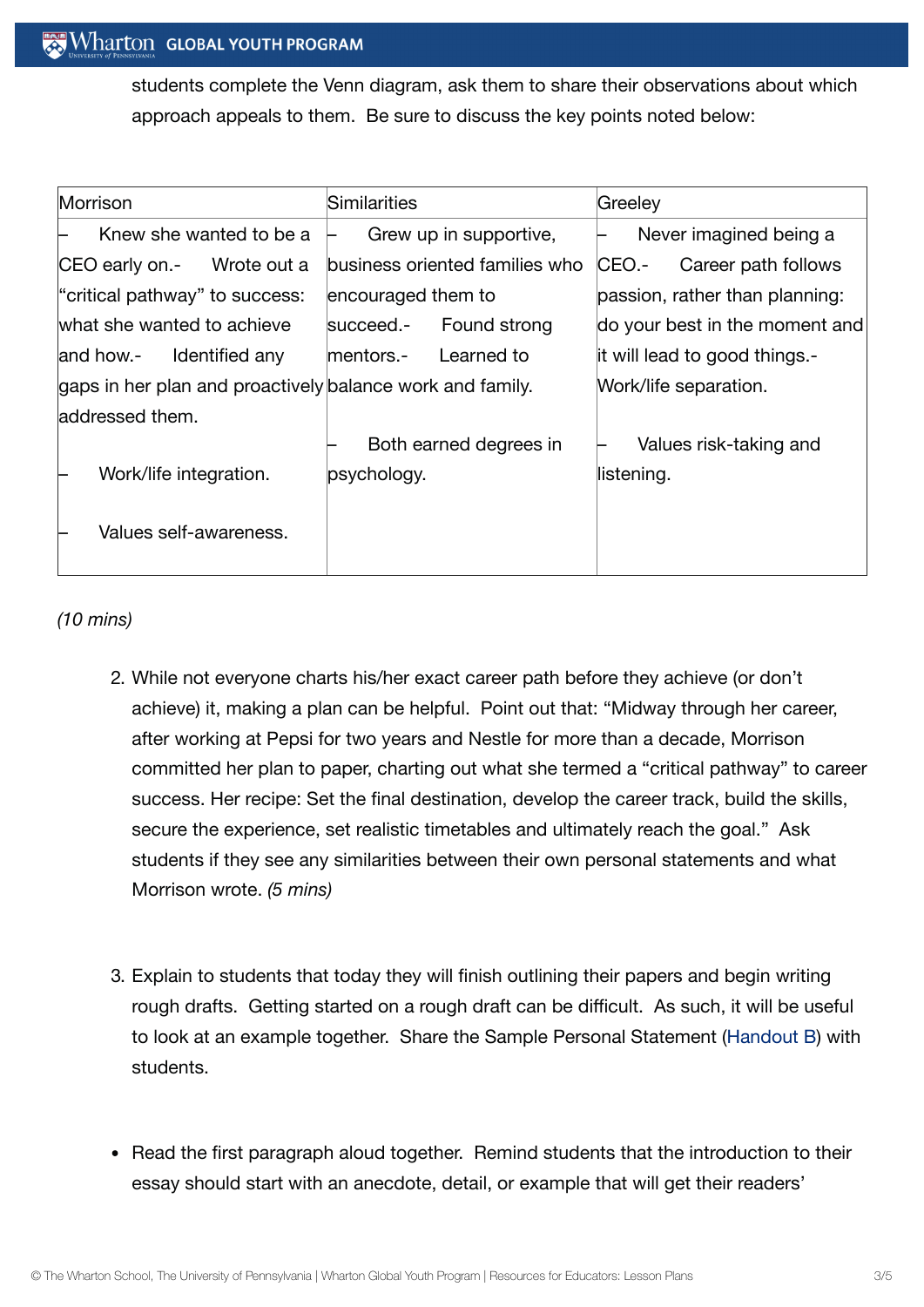attention. Does this first paragraph include an engaging story? What imagery/details does the author include?

- Read the second paragraph also aloud together. Remind students that in the first body paragraph the author should describe their educational/career goals and explain why these goals are important. How the author will accomplish this task is in the second paragraph. *(10 mins)*
- 4. Give students the remainder of the class time to finish their outlines and start drafting their essay. The next step will be peer editing, so students want to get as much done as possible. Go around while students are working to check in with them individually. *(15 mins)*

#### **Tying It All Together:**

Save time at the end of class to check in with students. How are they doing with their drafts? What (if anything) is giving them trouble? What questions do they have? *(5 mins)*

#### **Practice Outside of the Classroom:**

• Students may choose to take their outlines home with them and continue working on their drafts outside of class.

#### **What Worked and What I Would Do Differently:**

I was surprised that students seemed to enjoy the article and get a lot out of it. They did a great job completing the Venn diagram, and had an animated conversation about which work styles they embodied. Please note that both women in the article have since moved on from their positions at Victoria's Secret and Campbell's Soup; however, the theme is evergreen (and the brands well-known) and serve as an effective lead-in to the next phase in students' personalstatement writing.

Looking at a sample personal statement also proved helpful for the students. If I taught this unit several times, I would save the strong personal statements made by students and use them as samples in future lessons.